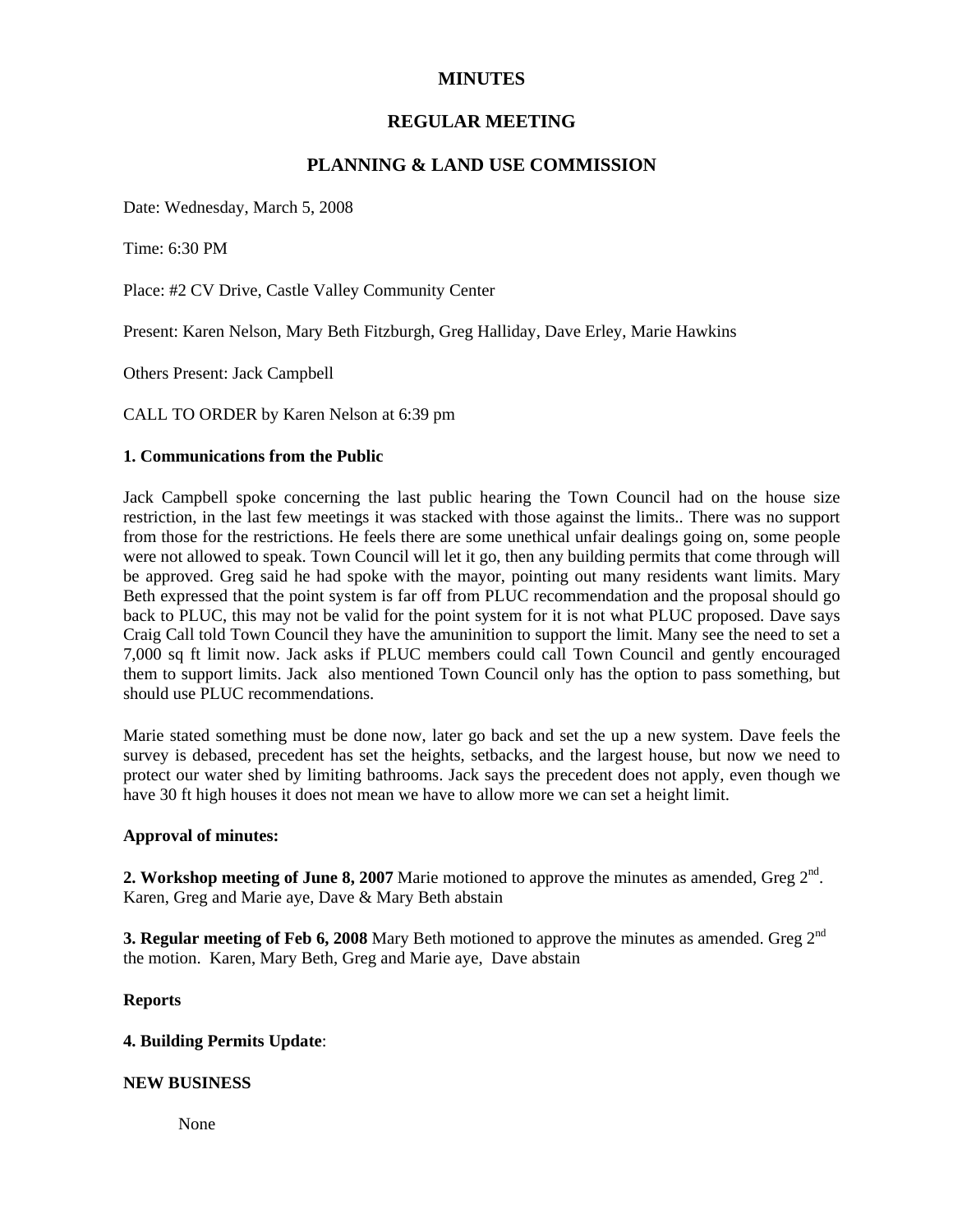#### **OLD BUSINESS**

### **5. Discussion and possible action re: reviewing and amending our Conditional Use Permit rules, tabled**

Karen talked with the Mayor, he stated the Town Council wants PLUC to make sure we are within legal perimeters, we need to know if the Conditional Use Permit runs with the land or the resident. Mary Beth asked for this to be discussed with Craig Call. PLUC wants to have a contact person willing to work with Craig Call and report to the commission. Karen asked if Mary Beth would consider, PLUC may need to ask Town Council first, PLUC would give their questions be asked, then all correspondence should be recorded or better emailed carbon copied to all. This contact person would give a synopsis of the call or of conference calls

Mary Beth is to ask Town Council if Craig Call has answered this or if he has reviewed our CUP application

Mary Beth motioned to table, Greg  $2<sup>nd</sup>$  the motion. All aye

#### **6. Discussion and possible action re: reviewing and amending our definition and language for second dwellings, tabled**

Karen motioned to untable Dave 2<sup>nd</sup> the motion.

Mary Beth asked for a definition of dwelling, instead of saying what it can or cannot have i.e. stove, bath. We also need to define what an accessory building can have. Dave asked about how the dwelling was previously used and when a new home is built. Karen responded that our decommissioning contract covers it. Greg asked what we are trying to say is no one can be living in the 2nd dwelling. Karen said legally you cannot have another living in separate dwelling. Castle Valley does have TAD for Medical reasons but it must be moveable.

Karen states the language must be consistent. Jack asks that duplexes need to be covered too. Greg asked to leave it at ONE DWELLING PER LOT.

Mary Beth will define accessory building. Greg asked will Castle Valley have any authority to monitor. Dave mentioned that our complaint resolution does.

Karen motion to retable Greg  $2<sup>nd</sup>$ . All aye

### **7. Discussion and possible action re: replacing the Board of Adjustments with a single appointed person as our appeal authority?, tabled**

Karen motion to untable Mary Beth  $2<sup>nd</sup>$  the motion

Karen spoke with David Church, we would need to appeal the ordinance and write an ordinance to outline you want to set up the appeal authority. Get how specific, it can be one person, appointed or hired. When someone applies for a variance Castle Valley will need to have someone appointed. Marie is uncomfortable with one person, and wants to know why not a board? Karen says it is hard to get people, could have a three person board. Dave asks if one person is chosen, can we get a outside person who is an expert and deemed neutral, such as an Attorney who knows land use policies.

Karen likes the idea of having three serving. Dave asked is it PLUC or Town Council that would appoint them? Jack stated there may be state code on board of adjustments. Greg asked if POA president would be interested? Jack said it is difficult, you need group to discuss. Many difficult and/or serious